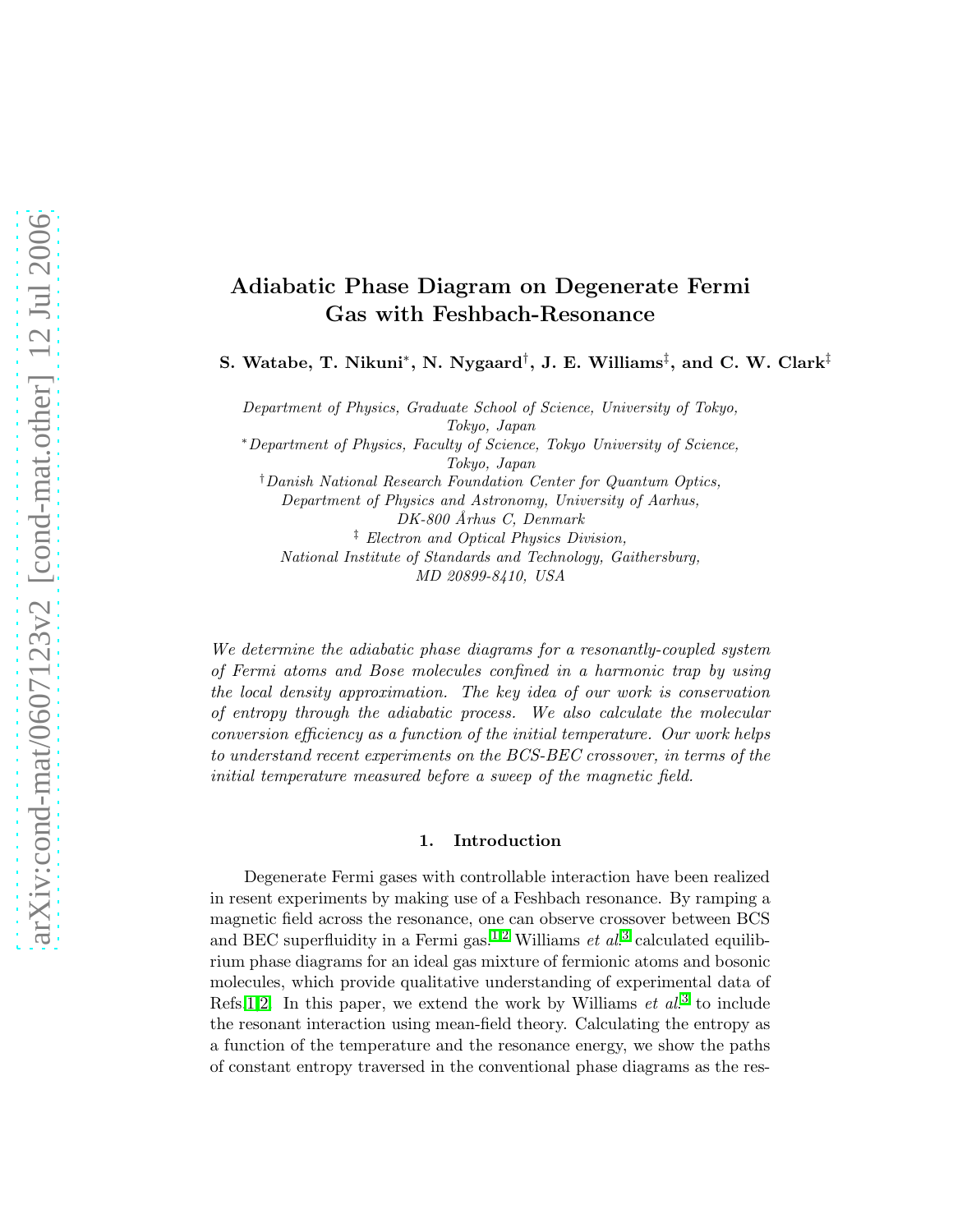#### S. Watabe et al.

onance energy is varied adiabatically. On the basis of the adiabatic path, we determine the adiabatic phase diagrams against the resonance energy and entropy, labeled by the initial temperature of the Fermi gas measured before a sweep of the magnetic field. We also calculate the production efficiency of molecules during the adiabatic sweep of the magnetic field, by extending the calculation given in the recent work by Williams  $et\ al.^4$  $et\ al.^4$  to include mean-field interactions. Our study gives an intuitive understanding of recent experiments on the BCS-BEC crossover using the adiabatic sweep process.

# 2. Equilibrium Theory and Phase Diagrams

The starting point of our theory is the coupled boson-fermion Hamilto-nian with two-component Fermi gas.<sup>[5](#page-5-4)[,6,](#page-5-5)[7](#page-5-6)</sup> Our mean-field calculation closely follows the procedure described in detail in Ref[.6.](#page-5-5) The resulting grand canonical potential  $\Omega$  is given by

$$
\Omega = \int d\mathbf{r} \left( [\varepsilon_{\rm res} - 2\mu(\mathbf{r})] |\Phi(\mathbf{r})|^2 + \frac{1}{\beta} \int \frac{d\mathbf{k}}{(2\pi^3)} \ln \{ 1 - e^{-\beta [\varepsilon_{\mathbf{k}}^{(m)} - \varepsilon_{\rm res} - 2\mu(\mathbf{r})]} \} + \int \frac{d\mathbf{k}}{(2\pi^3)} \left\{ [\varepsilon_{\mathbf{k}}^{(a)} - \mu(\mathbf{r}) - E_{\mathbf{k}}(\mathbf{r})] - \frac{2}{\beta} \ln \left[ 1 + e^{-\beta E_{\mathbf{k}}(\mathbf{r})} \right] \right\} \right). \tag{1}
$$

The chemical potential  $\mu$  is introduced to impose the constraint that the number of particles be conserved. The effect of a harmonic trap is included by the local density approximation, $\delta$  which adopts the effect of local potential by replacing the chemical potential  $\mu$  with  $\mu(\mathbf{r}) = \mu - V_a(\mathbf{r})$ , where  $V_a(\mathbf{r})$ is the harmonic trap for fermionic atoms.  $\varepsilon_{\mathbf{k}}^{(m)}$  is the kinetic energy of a molecule, and  $\varepsilon_{\mathbf{k}}^{(a)}$  is the kinetic energy of an atom. The local quasiparticle excitation energy is  $E_{\mathbf{k}}(\mathbf{r}) = \sqrt{[\varepsilon_{\mathbf{k}}^{(a)} - \mu(\mathbf{r})]^2 + |\Delta(\mathbf{r})|^2}$ , where the local gap energy is  $|\Delta(\mathbf{r})| = \kappa |\Phi(\mathbf{r})|$ ,  $\Phi(\mathbf{r})$  is the condensed molecular wavefunction, and  $\kappa$  is the coupling constant of the resonance interaction. Finally,  $\varepsilon_{res}$  is the bare resonance energy, which is controlled by the magnetic field.

We regard the equation of the number of particles and the gap equation as the simultaneous equations for the chemical potential  $\mu$  and the local gap  $|\Delta(\mathbf{r})|$ , for a given temperature T and a resonance energy  $\varepsilon_{\text{res}}$ . In this paper, we consider the case of narrow resonance. We set the bare coupling strength to  $\alpha \equiv \sqrt{\rho} \kappa = 0.4 \varepsilon_F$ , where  $\rho$  is the peak density and  $\varepsilon_F$  is the Fermi energy of a pure gas of fermionic atoms. To avoid the divergence in the gap equation, we impose the gaussian cut-off.

The condensed pair number  $N_c$  is composed of the number of condensed molecules  $N_{mc}$  and Cooper pairs  $N_p$ . In Fig[.1](#page-2-0) (A), we plot the condensed molecular fraction  $\eta_{mc} = N_{mc}/N_{\text{tot}}$  against the temperature T and the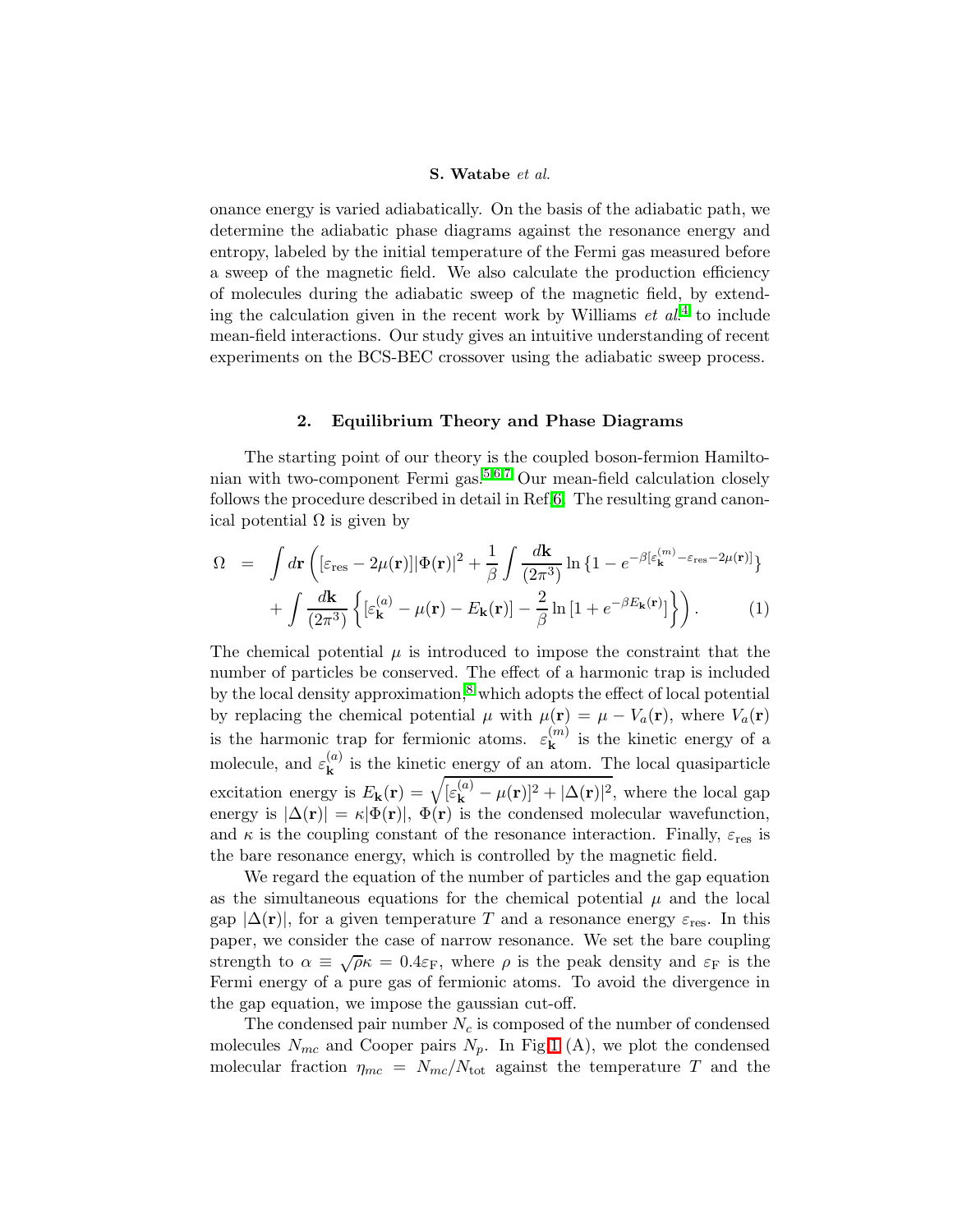#### Adiabatic Phase Diagram



<span id="page-2-0"></span>Fig. 1. Phase diagrams of the condensed molecular fraction  $\eta_{mc}(A)$  and the Cooper pair fraction  $\eta_p$  (B).

resonance energy  $\varepsilon_{\text{res}}$ . We also plot the condensed Cooper pair fraction  $\eta_p = N_p/N_{\text{tot}}$ , which was defined by Yang<sup>[9](#page-5-8)</sup>, in Fig[.1](#page-2-0) (B). The energy scale is normalized by the Fermi energy  $\varepsilon_F$  of a pure atomic Fermi gas. We do not present the phase diagram for the molecular fraction  $\eta_m = N_m/N_{\text{tot}}$ , since it is very similar to that given by Williams  $et\ al.^3$  $et\ al.^3$  for an ideal gas.

# 3. Adiabatic Phase Diagrams

In this section, we discuss the adiabatic phase diagrams. We first briefly review the experimental procedures.<sup>[1](#page-5-0)[,2](#page-5-1)</sup> In these experiments, the ultracold two-component Fermi gas is initially prepared at a magnetic field detuned far from the resonance position, corresponding to a pure atomic gas. In this weakly interacting regime, the temperature of Fermi gas is measured using time-of-flight imaging. The magnetic field is then slowly lowered to the vicinity of the resonance to allow the atoms and molecules sufficient time to move and collide in the trap. This process may satisfy the condition that the gas be able to collisionally relax to equilibrium.<sup>[3](#page-5-2)</sup> We regard this process as an adiabatic quasistatic process. The system will follow a path of constant entropy in the phase diagram.

In Fig.  $2(A)$ , we show contours of constant entropy, which is the sum of the atom entropy and the molecule entropy, in the  $\varepsilon_{\text{res}}$  - T plane. We recognize those lines as the paths that are traversed as the resonance energy  $\varepsilon_{\text{res}}$  is swept adiabatically.

The relation between the initial temperature of the atomic gas and the final temperature of the molecular gas has been given for the ideal gas mixture of fermionic atoms and bosonic molecules by Williams  $et \ al^{3}$  $et \ al^{3}$  $et \ al^{3}$  This relation can be derived by connecting the initial entropy of the atomic gas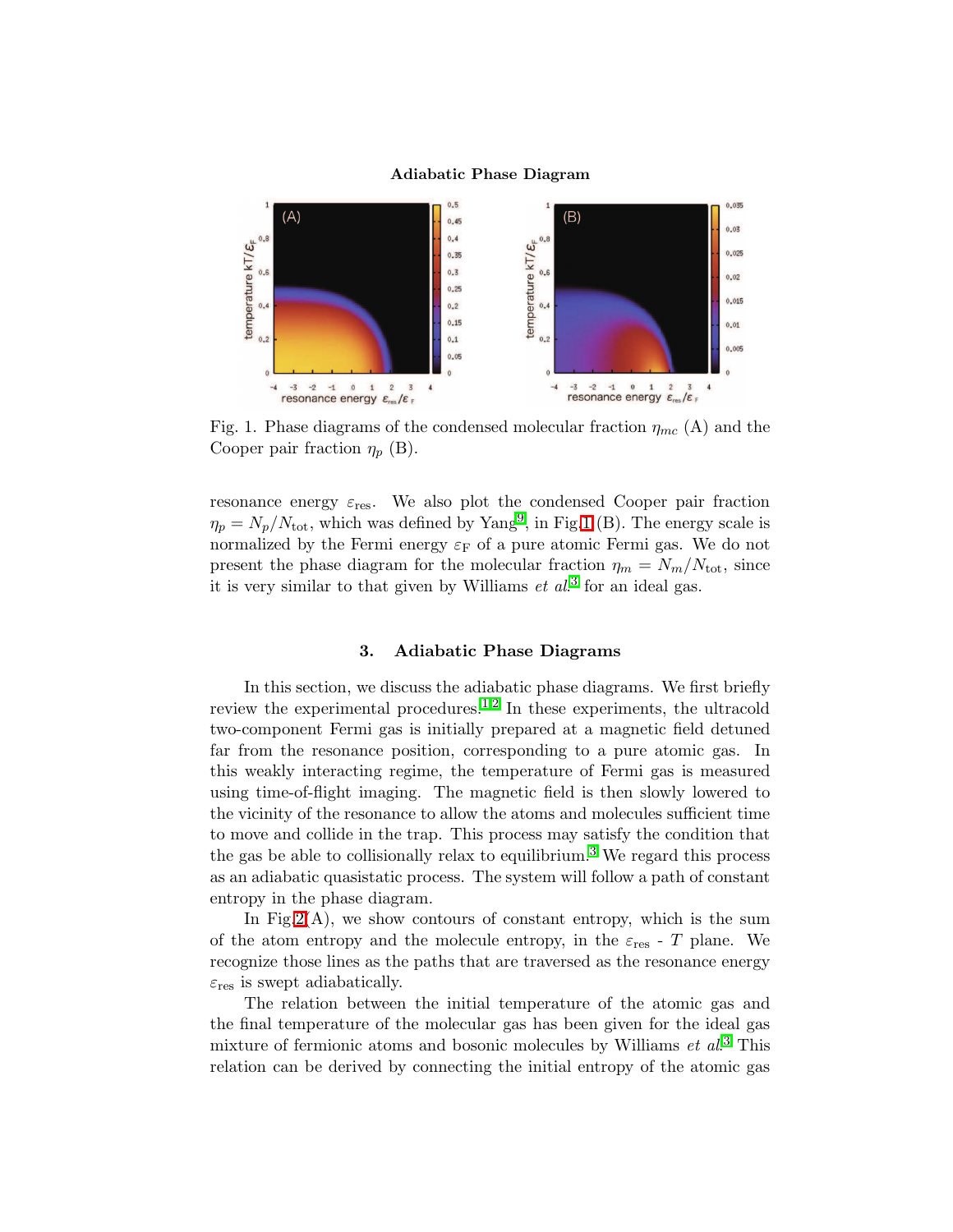#### S. Watabe et al.

and the final entropy of the molecular gas.

In Fig. 2(B), we plot the final temperature in a deeply BEC region and a moderately BEC region as a function of the initial temperature. The solid line is obtained by a numerical calculation in a deeply BEC region where  $\varepsilon_{\text{res}} = -100 \varepsilon_{\text{F}}$ . The dotted line is obtained by a numerical calculation in a moderately BEC region where  $\varepsilon_{res} = -4\varepsilon_{\rm F}$ . The dashed line represents the high-temperature limit for an ideal gas, while the dot-dashed line represents the low-temperature limit for an ideal gas. The low-temperature approximation agrees with the both of numerical solutions. The high temperature approximation does not agree with the numerical solution for a moderately BEC region, because atoms appear when the temperature is not sufficiently high and thus the concept of connecting the initial entropy of atoms and the final entropy of molecules breaks down. On the other hand, the high temperature approximation agrees with a numerical solution of a deeply BEC region except for the high initial temperature regime where atoms appear.



<span id="page-3-0"></span>Fig. 2. Contours of constant entropy  $(A)$  and final temperature versus initial temperature (B).

To compare our results with the phase diagrams of the experiments  $1,2$  $1,2$ directly, we plot the fermionic condensate fraction  $\eta_c$  against the resonance energy  $\varepsilon_{\text{res}}$  and the initial temperature of a gas in Fig[.3\(](#page-4-0)A). The initial temperature  $T_i$  is found by equating the total entropy to the initial entropy  $S_{\text{tot}}(\varepsilon_{\text{res}}, T) = S_i(T_i)$ . In Fig[.1,](#page-2-0) the transition temperature is  $T_c \simeq 0.53T_F$ in the BEC region where  $\varepsilon_{res} = -4\varepsilon_{\rm F}$ . On the other hand, in Fig[.3\(](#page-4-0)A), the transition temperature in terms of the initial temerature is  $T_{i,c} \simeq 0.21 T_F$ at  $\varepsilon_{\text{res}} = -4\varepsilon_{\text{F}}$ . This translated transition temperature  $T_{i,c}$  in the BEC limit is comparable with the transition temperature observed in the resent experiments. [1](#page-5-0)[,2](#page-5-1)

In Fig[.3\(](#page-4-0)B), we plot the fermionic condensate fraction (black solid line)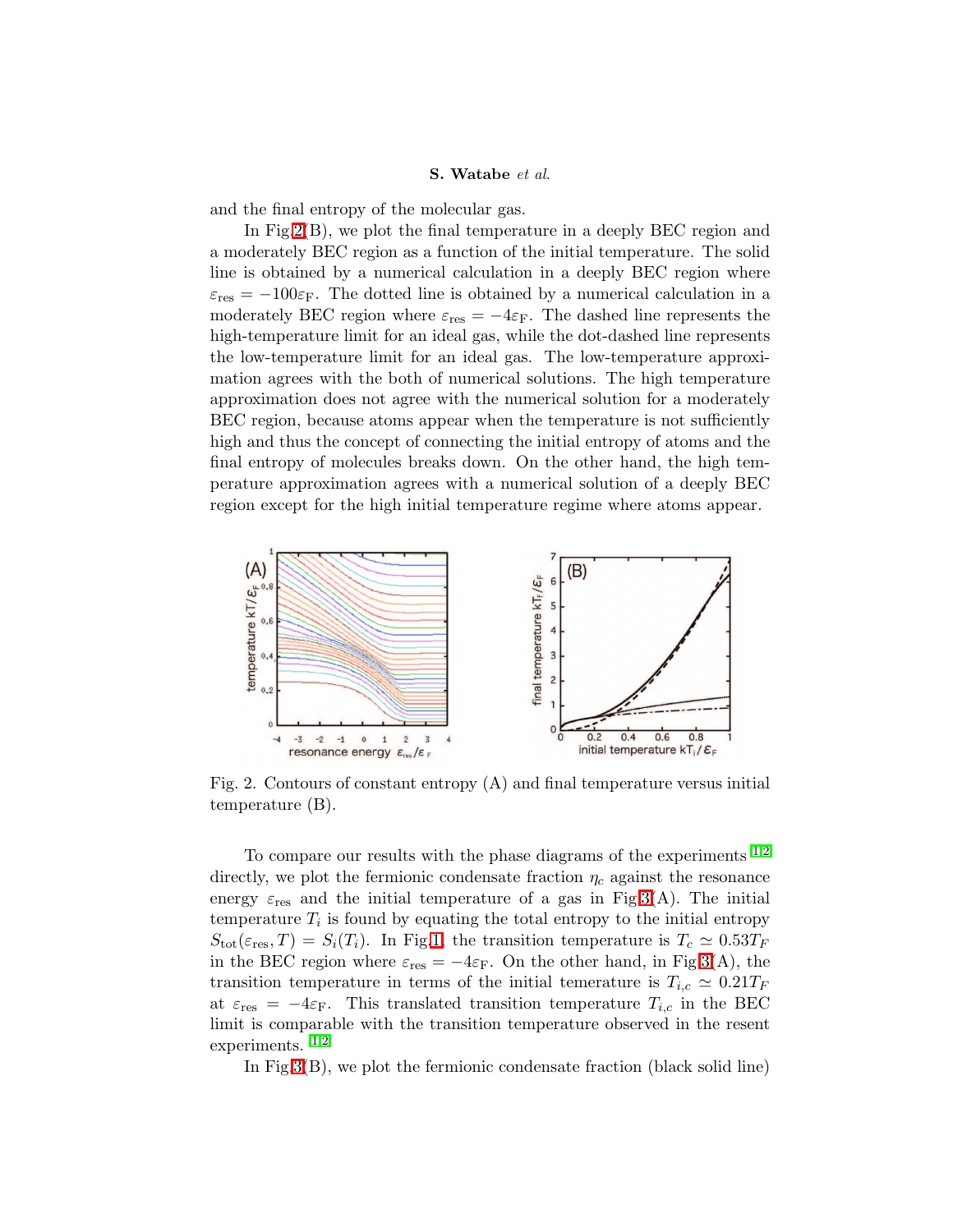#### Adiabatic Phase Diagram

and the condensate molecular fraction (red dotted line) with an initial temperature  $T_i/T_F = 0.08$  as a function of the resonance energy. The blue dashed line represents the molecular fraction. The behavior of the conden-sate fraction shown in Fig[.3\(](#page-4-0)B) agrees with the experiments.<sup>[1,](#page-5-0)[2](#page-5-1)</sup>



<span id="page-4-0"></span>Fig. 3. Adiabatic phase diagram (A) and each fraction for initial temperature  $T_{\rm i} = 0.08 T_{\rm F}$  (B).

### 4. Molecular Conversion Efficiency

Hodby *et al.*<sup>[10](#page-5-9)</sup> have investigated the molecular conversion efficiency. They found that the molecular conversion efficiency does not reach 100% even for an adiabatic sweep, but saturates at a value that depends on the initial peak phase-space density.

Assuming that the principle controlling the maximum molecule conversion efficiency proposed by Williams  $et$   $al$ <sup>[4](#page-5-3)</sup> also applies when including the resonant interaction, we calculate the molecular conversion efficiency using  $\eta_m(\varepsilon_{\text{res}} = 0)$  as a function of initial temperature, as shown in Fig[.4.](#page-5-10) The red dotted line represents the result from our model, while the blue dashed line represents the ideal gas mixture of Fermi atoms and Bose molecules. The black dots represent the data of Hodby  $et al.<sup>10</sup>$  $et al.<sup>10</sup>$  $et al.<sup>10</sup>$  and the black solid line represents their simulation result. Black dotted lines represent the uncertainty of the pairing parameter in their simulation. Our model agrees well with the experimental data.

The resonant interaction is more important for lower initial temperatures. At the initial temperature  $T_i = 0$ , the molecular conversion efficiency is 100% in the ideal gas mixture model. On the other hand, the experimental data in the low temperature limit  $T_i \rightarrow 0$  is suppressed from 100%. The